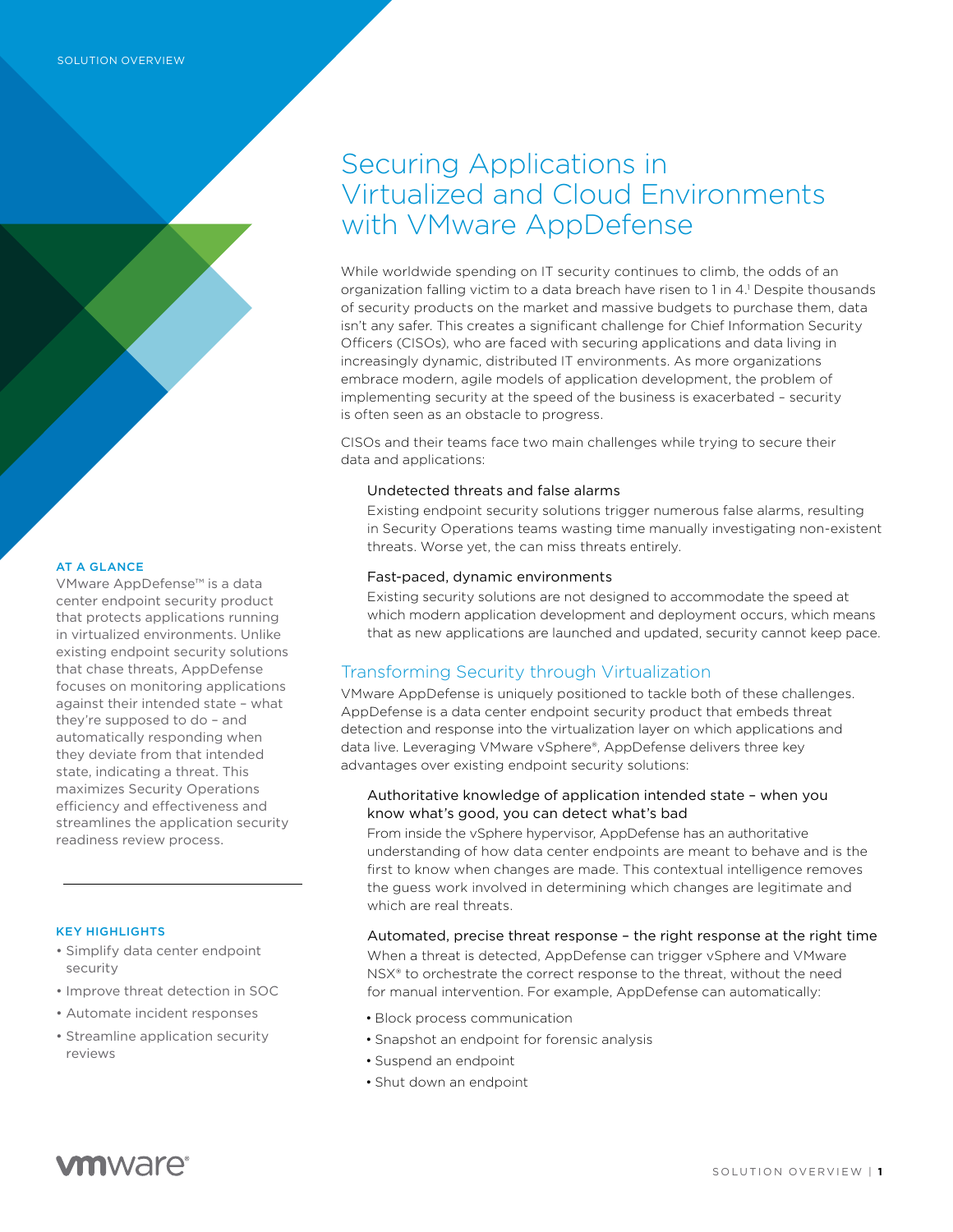#### Isolation from the attack surface – protect the protector

The first thing that most malware variants do when they reach an endpoint is disable antivirus and other agent-based endpoint security solutions. The hypervisor provides a protected location from which AppDefense can operate, ensuring that even if an endpoint is compromised AppDefense itself is protected.



## AppDefense in Action

AppDefense is a foundational security product that has a wide-reaching impact on an organization's security strategy.

#### Application-centric alerting for the Security Operations Center (SOC)

AppDefense doesn't produce a lot of alerts, but when it raises the alarm it's smart to listen. The authoritative alerts generated by AppDefense coupled with automated response capabilities allow security administrators to focus on catching and eradicating threats from their environment, rather than sifting through noisy data and investigating threats that aren't there.

#### Transforming application security readiness reviews

In the world of modern application development, applications are launched, changed, and decommissioned rapidly. By the time a security team learns of the existence of a new application, it has often already changed. AppDefense creates a common source of truth between application team and the security teams, streamlining the security review process.

## Application-Centric Security with VMware

VMware has changed the face of network security with our network virtualization platform, VMware NSX, and its ability to enable micro-segmentation across the data center. NSX architects network and security services – such as firewalling – directly into the hypervisor, enabling a least privilege model for the network. The net outcome is that network security teams can prevent threats from moving laterally within their environments.